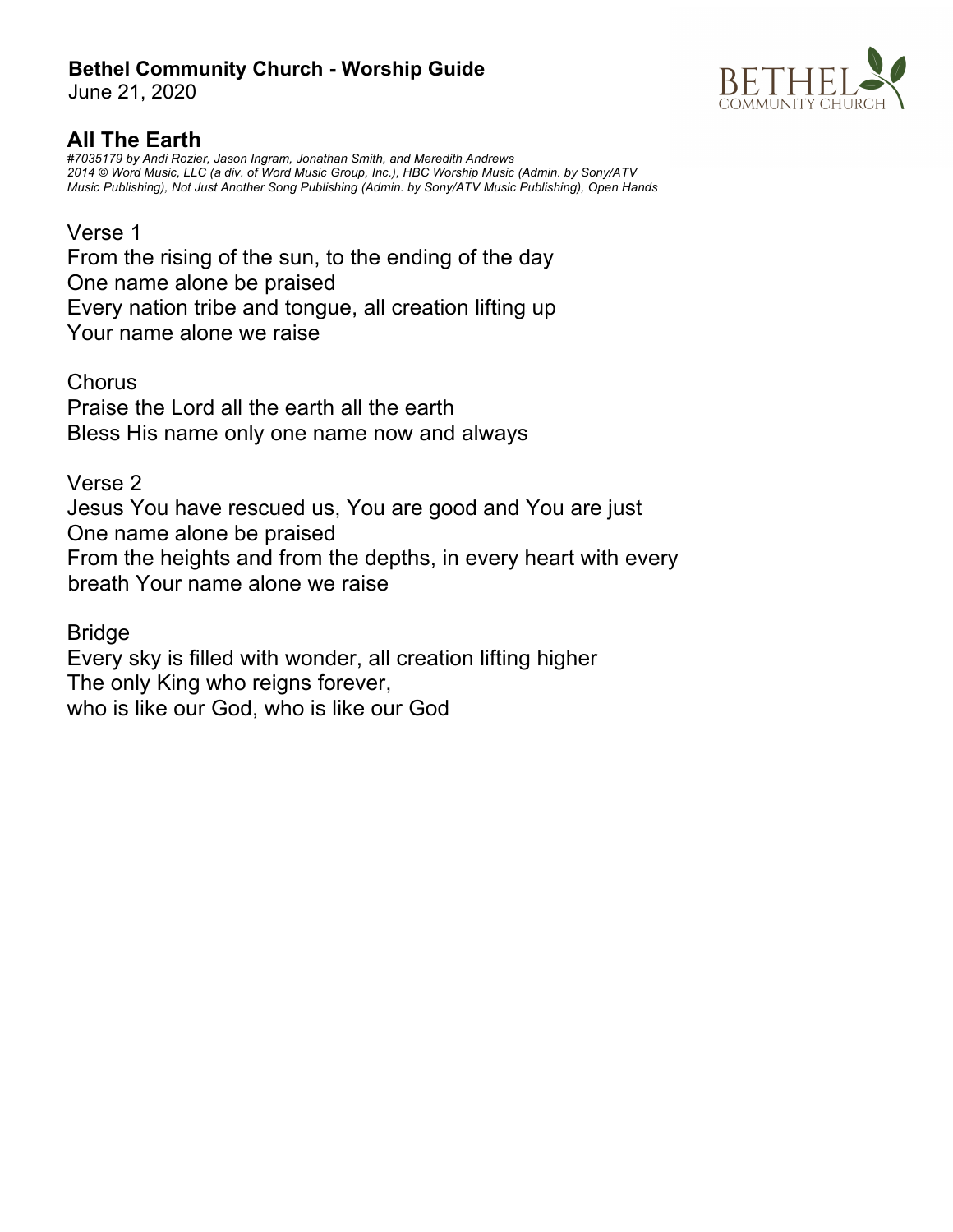June 21, 2020

# **Mercies (New Every Morning)**

*#7133642 by Colby Taylor, Daniel Kim, Edith McNeil, Matt Redman, and May Angeles*

*2019 Colby Taylor Designee (Admin. by Capitol CMG Publishing (Integrity Music [DC Cook])), Daniel Kim Designee (Admin. by Capitol CMG Publishing (Integrity Music [DC Cook])), Integrity Worship Music (Admin. by Capitol CMG Publishing (Integrity Music [DC Cook])), Integrity's Praise! Music (Admin. by Capitol CMG Publishing (Integrity Music [DC Cook])), Said And Done Music (Admin. by Capitol CMG Publishing (Integrity Music [DC Cook])), Tent Peg Music (div. of New Nation Music [Admin. by Music Services, Inc.])*

## Verse 1

In brokenness and wandering Through all my fear and unbelief Your faithfulness appears to me again Through mountain top and valley low In ev'ry season this I know Your goodness like the dawn will break again

(Pre-Chorus) All Your mercies rising In this heart again And my soul begins to sing

Chorus 1 They are new ev'ry morning New ev'ry morning Great is Your faithfulness Your mercies are new ev'ry morning New ev'ry morning Great is Your faithfulness

Verse 2 Ev'ry good and perfect gift In Your endless grace You give Flowing from the Father's heart to mine Beams of Heaven as I go Through this wilderness below The fullness of Your love for all of time

(Bridge) All Your mercies rising in this heart again All Your mercies rising in this heart again All Your mercies rising Forever shining in this grateful heart again

Great is Your faithfulness | Great is Your faithfulness

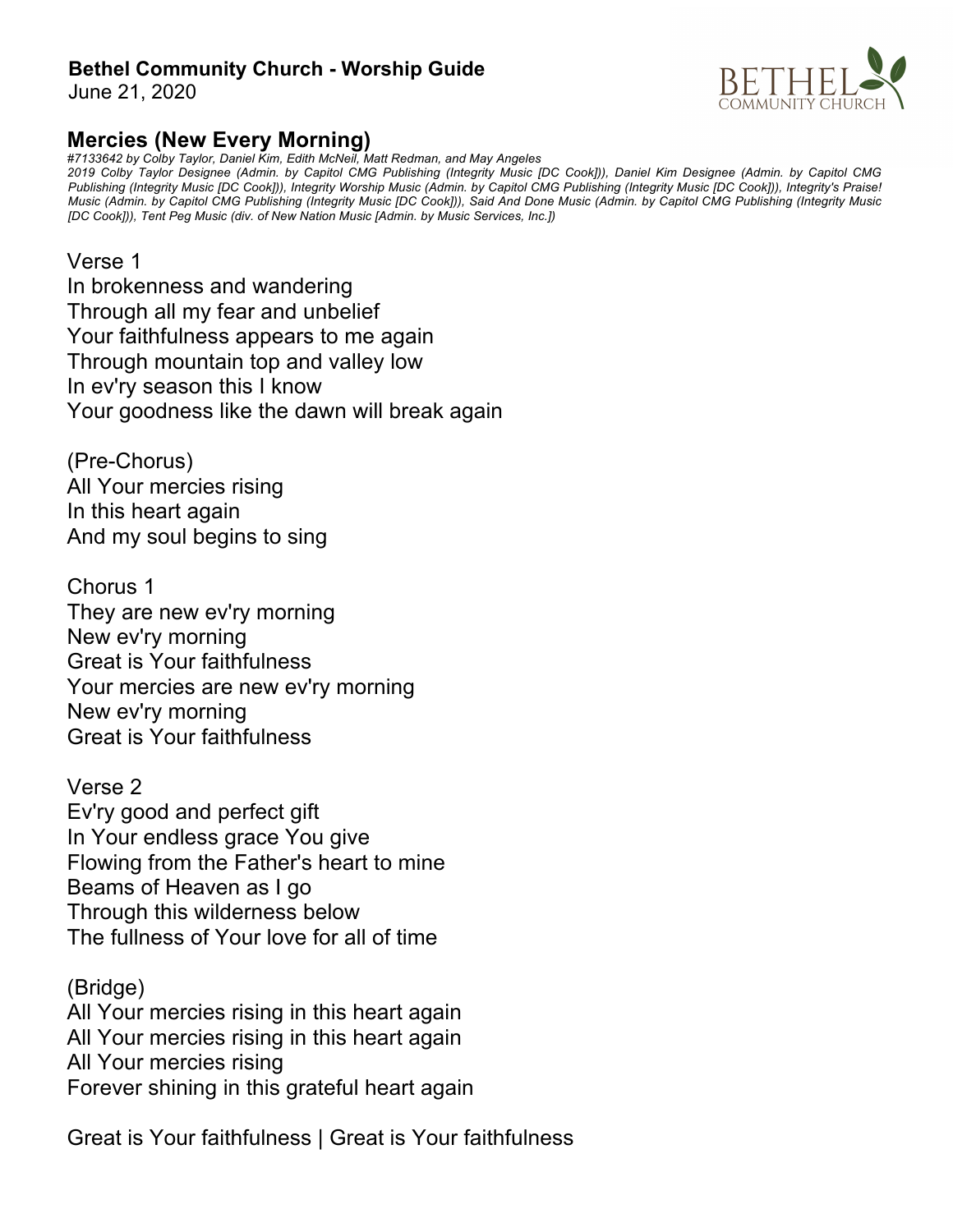June 21, 2020

**God So Loved** *#7102394 by Marty Sampson and Matt Crocker 2017 Hillsong Music Publishing (Admin. by Capitol CMG Publishing)*

**Chorus** For God so loved the world That He gave His only Son That whosoever believes will not per - ish They shall have e - ter - nal life

Verse 1 I shall hold to the cross I shall hold to God a - lone For His love has salvaged me For His love has set me free

Verse 2 I shall wait upon the Lord I shall wait upon His Word And by His grace I am re - leased By His grace I am re - deemed

Bridge By His precious blood I have been set free For the glory of Jesus' Name I surrender all now to Christ a - lone In Jesus I am saved

**Sermon** – Wendy Werkman

"Is God Really Good?" (Psalm 62)